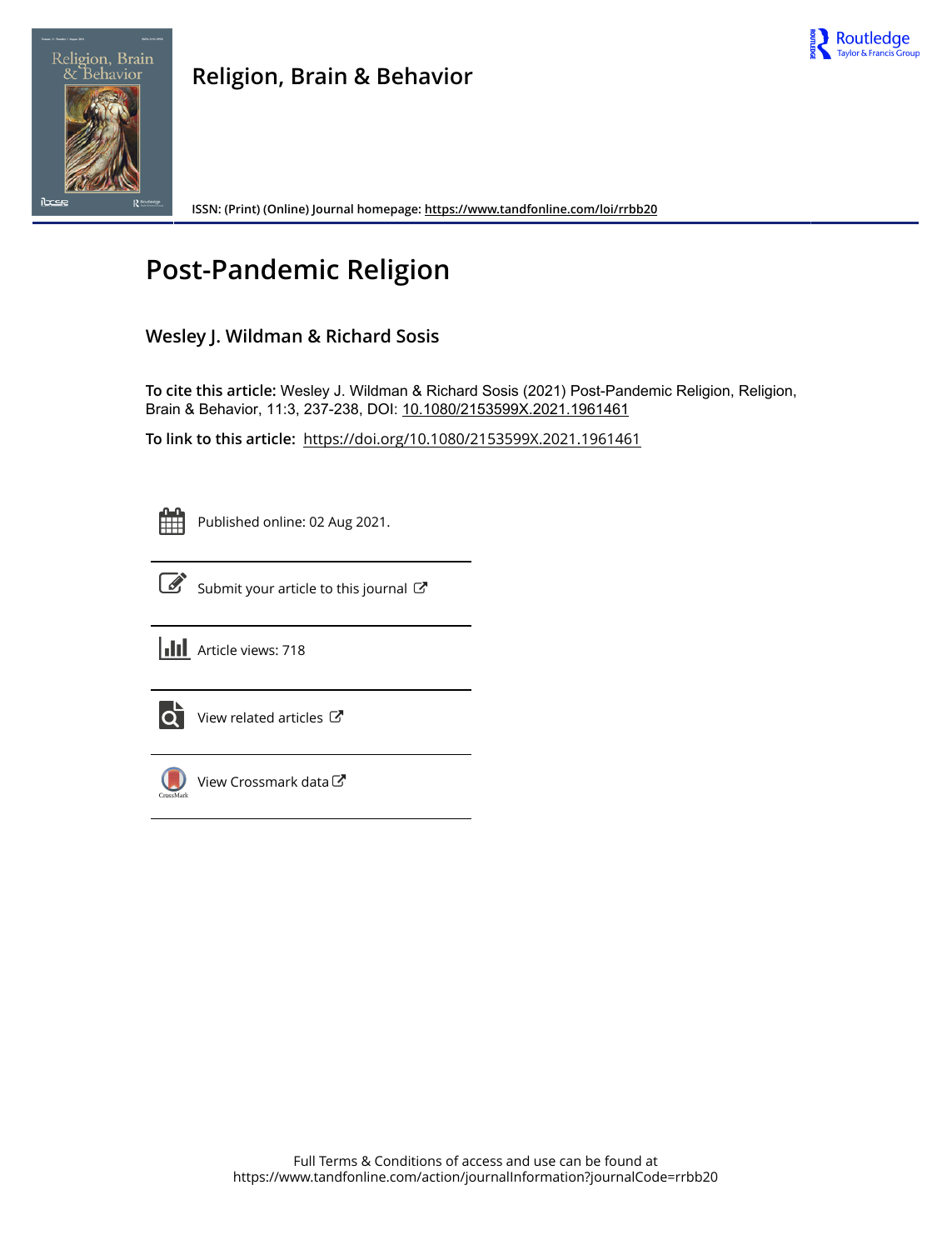#### EDITORIAL

Routledge Taylor & Francis Group

Check for updates

## Post-Pandemic Religion

Some countries are emerging from COVID-19 pandemic lockdowns and restrictions. Others are moving more slowly, either because vaccines are difficult to find, or there are high levels of vaccine hesitancy. The closer we draw to post-pandemic conditions, the more it becomes obvious that the 'new normal' won't be the 'old normal' from before the pandemic locked down societies and forced changes in every kind of social activity.

Businesses are asking how much they can support remote workers, and wondering if they can lease less space, which is having a big impact on commercial real estate. Workers are buying and leasing fully wired home offices that can be craned into their back yards. People have flooded out of large cities into the surrounding suburbs, depressing housing and rental prices in some areas and causing them to spike in others. Some schools are imagining optional in-person learning going forward. Universities are wondering whether the in-person learning tradition is going to lose out to online education. Healthcare is increasingly relying on telehealth services, potentially forever changing the problems faced by rural communities in providing adequate health care.

We might have adjusted our socio-economic practices to protect vulnerable people in a pandemic, initially, but we've also unlocked possibilities for innovation. Disruptions always do that. The question for everyone is: what happens now? The question for scholars in the scientific study of religion might be: what can we learn about religion from all this? Here are a few examples of research questions we'd like to see answered.

At the outset of the pandemic, religious communities had to devise management plans. Some decided to meet remotely and a host of resources quickly appeared to help local churches, mosques, synagogues, and temples overcome strategic and technical challenges. Some refused to meet remotely and tried to implement social distancing and hand-washing protocols instead, sometimes provoking conflict with government officials who deemed them irresponsible. A few of the holdouts famously became super-spreader venues, bringing down social condemnation upon their heads and even government calls to investigate church leaders for murder.<sup>[1](#page-2-0)</sup>

The drama of church-state conflict is a fascinating instance of people who trust science battling people who trust invisible religious powers. The science-trusting public-health supporters believe religious people are naïve, delusional, and dangerous. The religious faithful feel bullied by a hostile state invested in damaging their mission and message at every opportunity. Why does this seem to be such an intractable problem? What is the deep cognitive-science read on this type of conflict?

What effects did remote meeting have on religious communities? What was lost or gained? Does the picture look different in the short-term than in the long-term? For example, did attendance pick up right at the beginning of the pandemic but then plummet, leaving marginal attenders with even less reason than usual to show up for services? Will we see a spike in defections from the group of regular religious service attenders once we get to the point when we can measure attendance reliably again?

The scientific study of religion might be able to generate relevant insights. It is also possible that some theories prevalent within the scientific study of religion will need updating. Consider ritual theory.

Can rituals work remotely? Before the pandemic, people running virtual-reality Christian churches were routinely condemned for attempting to conduct rituals such as baptisms remotely.